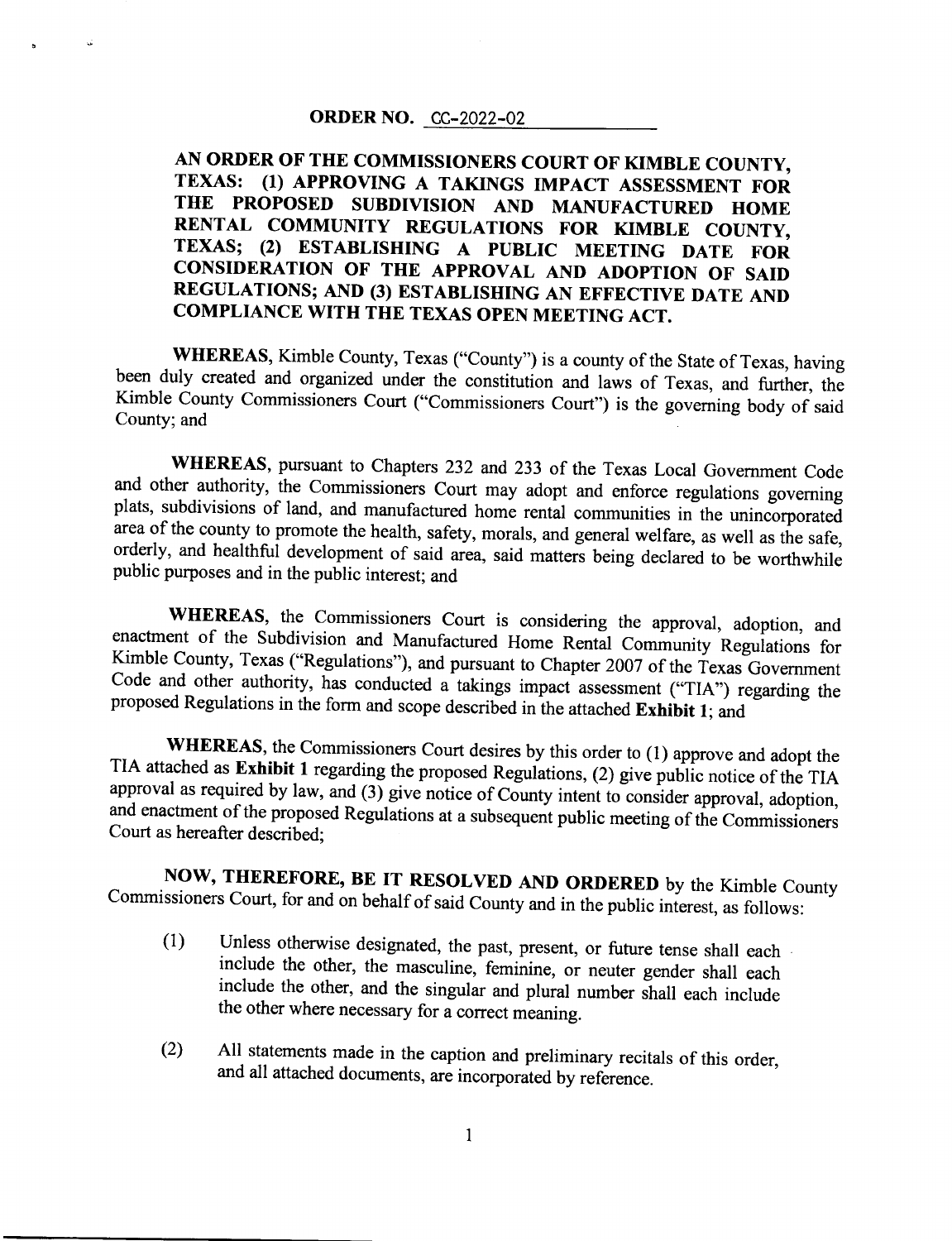(3) The Commissioners Court approves and adopts a takings impact assessment regarding the proposed Subdivision and Manufactured Home Rental Community Regulations for Kimble County, Texas, in the form and scope described in the attached Exhibit 1.

 $\epsilon$ 

- The Commissioners Court directs that: (a) this executed order and the TIA attached as Exhibit I regarding the proposed Regulations shall be filed in the official minutes for public inspection and copying; and (b) the county shall give public notice of this TIA approval as required by law, including publication of a newspaper notice which shall include <sup>a</sup> reasonably specific summary of the TIA and the name of the county official from whom a copy of the TIA may be obtained. (4)
- The commissioners court hereby gives notice of county intent to consider the approval, adoption, and enactment of the proposed Regulations at the public meeting of the Kimble county commissioners court to be conducted on July 12, 2022 at 9:00 a.m. at the county court courtroom, Kimble county courthouse, 501 Main Street, Junction, Texas 76849, and further, directs that all public notice of that meeting be accomplished as required by law.  $(5)$
- All notice and conditions precedent for the approval and adoption of the TIA attached as Exhibit I have been accomplished. (6)
- This order shall take effect immediately from and after its passage. (7)
- This matter was ordered, approved, and adopted at a public meeting held in compliance with chapter 551 of the Texas Govemment code. the Texas Open Meetings Act. (8)

ORDERED, APPROVED, AND ADOPTED on the 1<sup>st</sup> day of June, 2022.

THE COMMISSIONERS COURT OF KIMBLE COUNTY. TEXAS

County Judge Kimble County, Texas

County Commissioner, Precinct 1 Kimble County, Texas

Commissioner, Precinct 2 Kimble County, Texas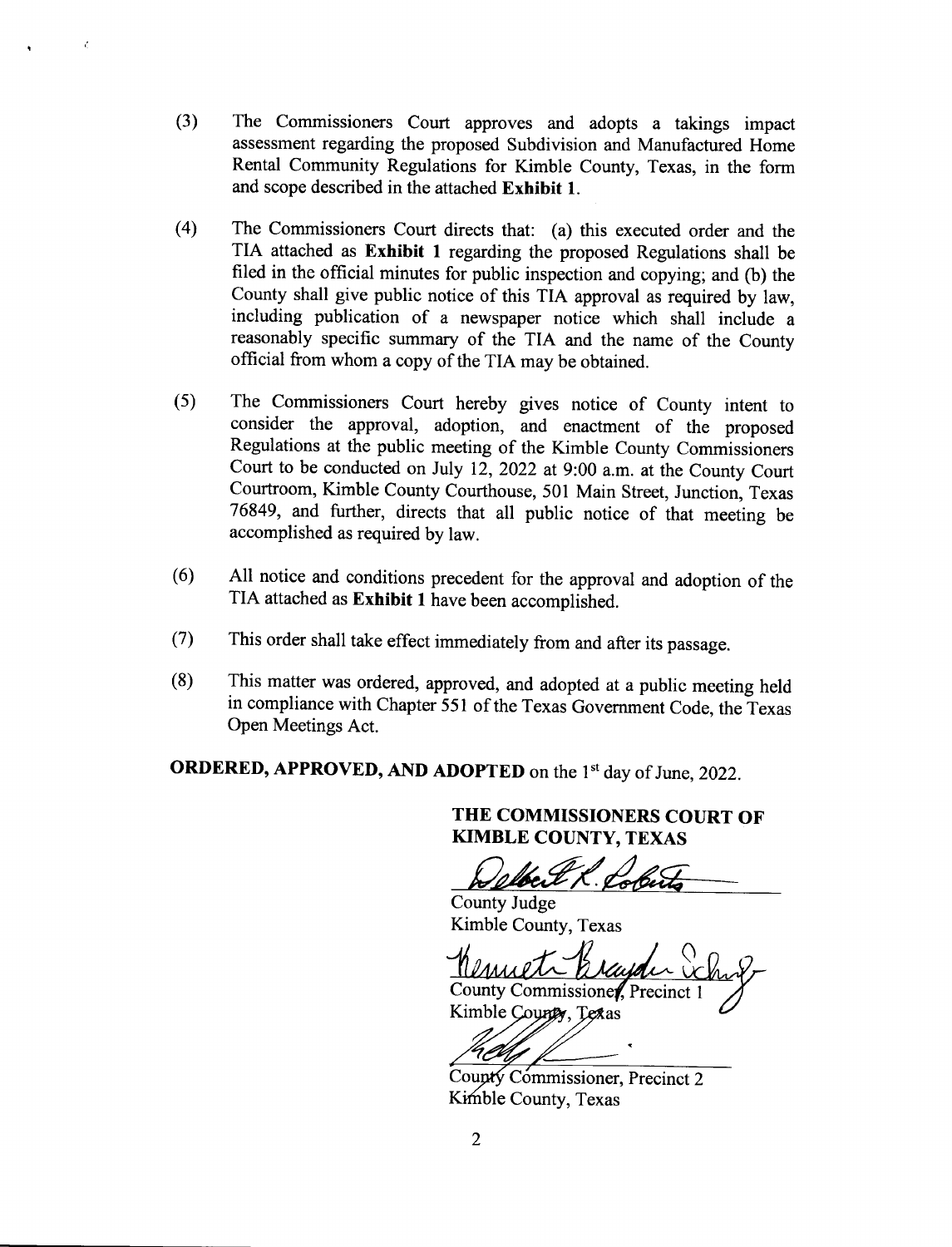County Commissioner Kimble Countv. Texas

 $\mathcal{V}$ 

County Confinissioner, Precinct 4 Kimble County, Texas

ATTEST:

 $\epsilon$ 

Haydee Torres

County Clerk or Deputy County Clerk Kimble County, Texas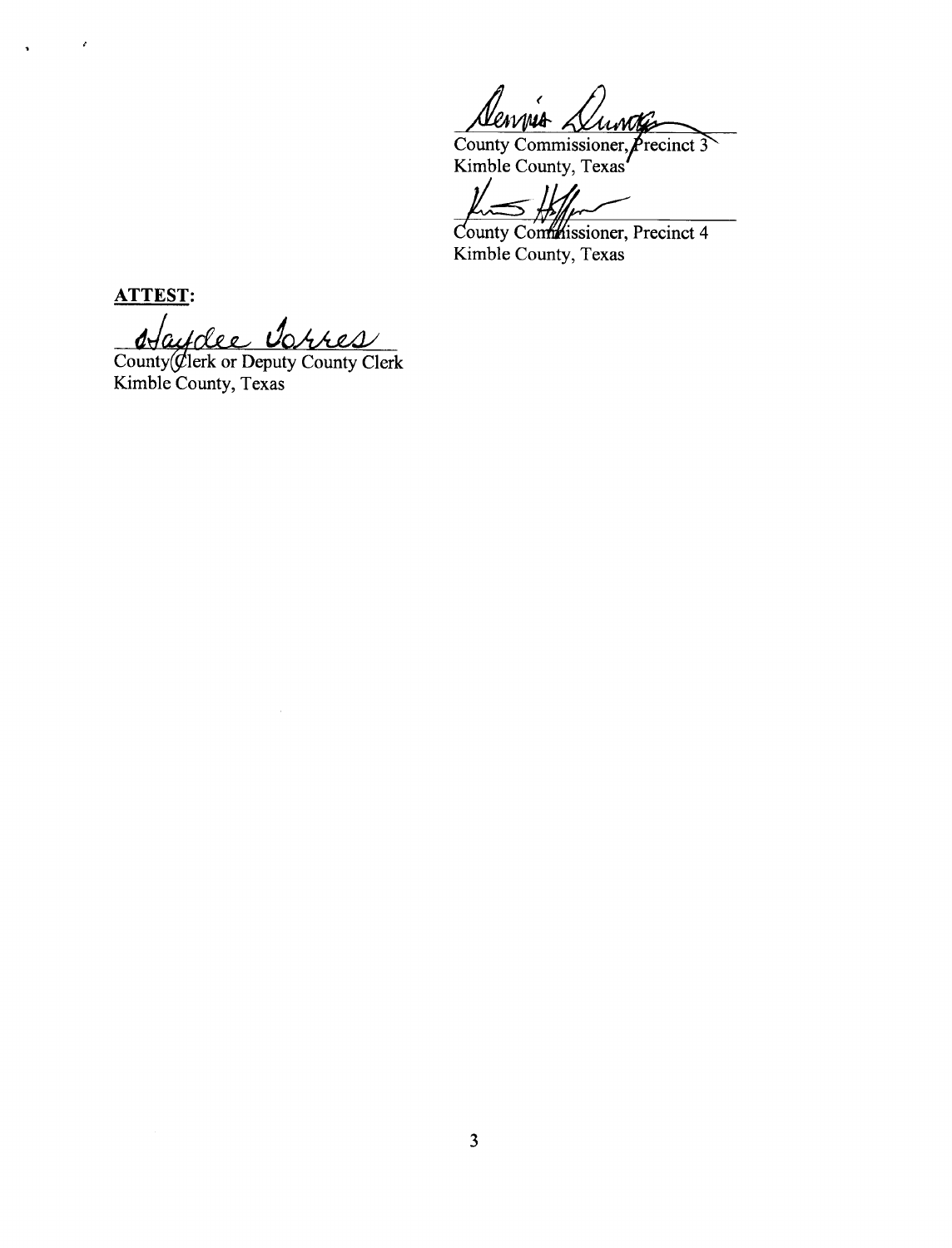# EXHIBIT<sub>1</sub>

 $\mathcal{A}$ 

 $\sim 10^{11}$  km  $^{-1}$ 

 $\Delta \sim 10^4$ 

(Takings Impact Assessment Regarding Proposed Subdivision and Manufactured Home Rental Community Regulations for Kimble County, Texas)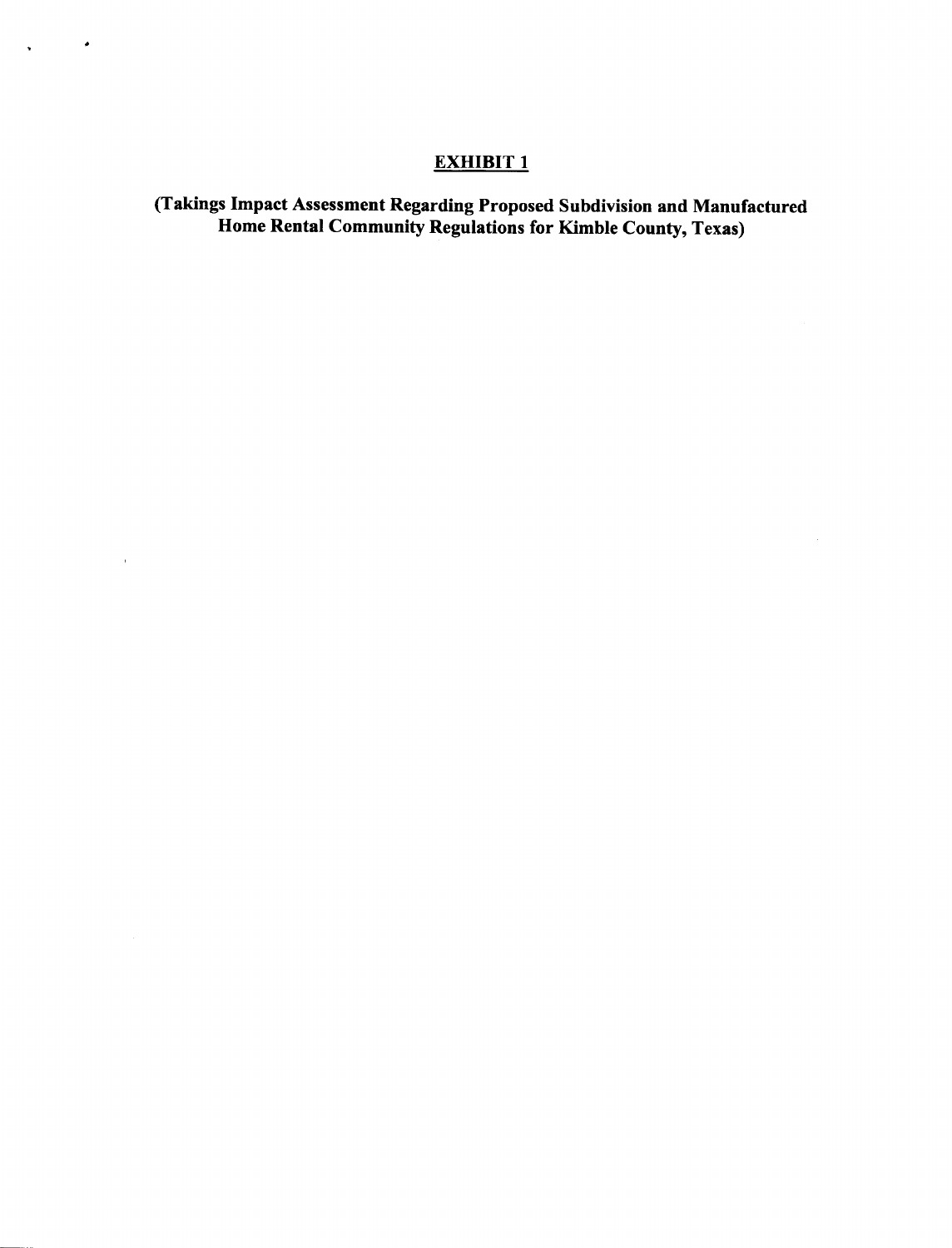# TAKINGS IMPACT ASSESSMENT REGARDING PROPOSED SUBDIVISION AND MANUFACTURED HOME RENTAL COMMUNITY REGULATIONS FOR KIMBLE COUNTY. TEXAS

Ł

#### **Introduction**

(1) On this the 1<sup>st</sup> day of June, 2022, and pursuant to Chapter 2007 of the Texas Government Code, Kimble County, Texas, by and through its Commissioners Court, hereby approves and adopts this Takings Impact Assessment regarding the following proposed governmental action: the proposed approval, adoption, and enactment of the Subdivision and Manufactured Home Rental Community Regulations for Kimble County, Texas pursuant to the express and implied authority of the County to enact said regulations under Chapters 232 and 233 of the Texas Local Government Code, and all other authority described in the Regulations and this TIA, the contents of which are incorporated by reference.

## Definitions and Interoretation

(2) The following terms shall have the following meanings unless otherwise designated, whether a term appears in capital lettering or in bold, italicized, or underlined print:

- (a) "Act" or "Chapter 2007" shall mean Chapter 2007 of the Texas Government Code (TEX. GOV'T CODE § \$2007.001-.045);
- (b) "chapter 232" shall mean chapter 232 of the Texas Local Govemment Code:
- (c) "Colonias" shall mean substandard, generally impoverished, rural subdivision or other developments that lack basic utilities and other infrastructure;
- (d) "County" shall mean Kimble County, Texas acting by and through its Commissioners Court, the County's governing body;
- (e) "County floodplain regulations" shall mean the County's flood damage prevention order, ordinance or other floodplain management regulations adopted by the County;
- "county sewer, septic, and osSF regulations" shall mean the sewer, septic, and OSSF regulations adopted by the County;  $(f)$
- "Guidelines" shall mean the guideline analysis developed by TXOAG for implementation of a takings impact assessment pursuant to chapter 2007; (e)
- "MHRC" shall mean manufactured home rental communities as defined by Chapter 232 and the Regulations; (h)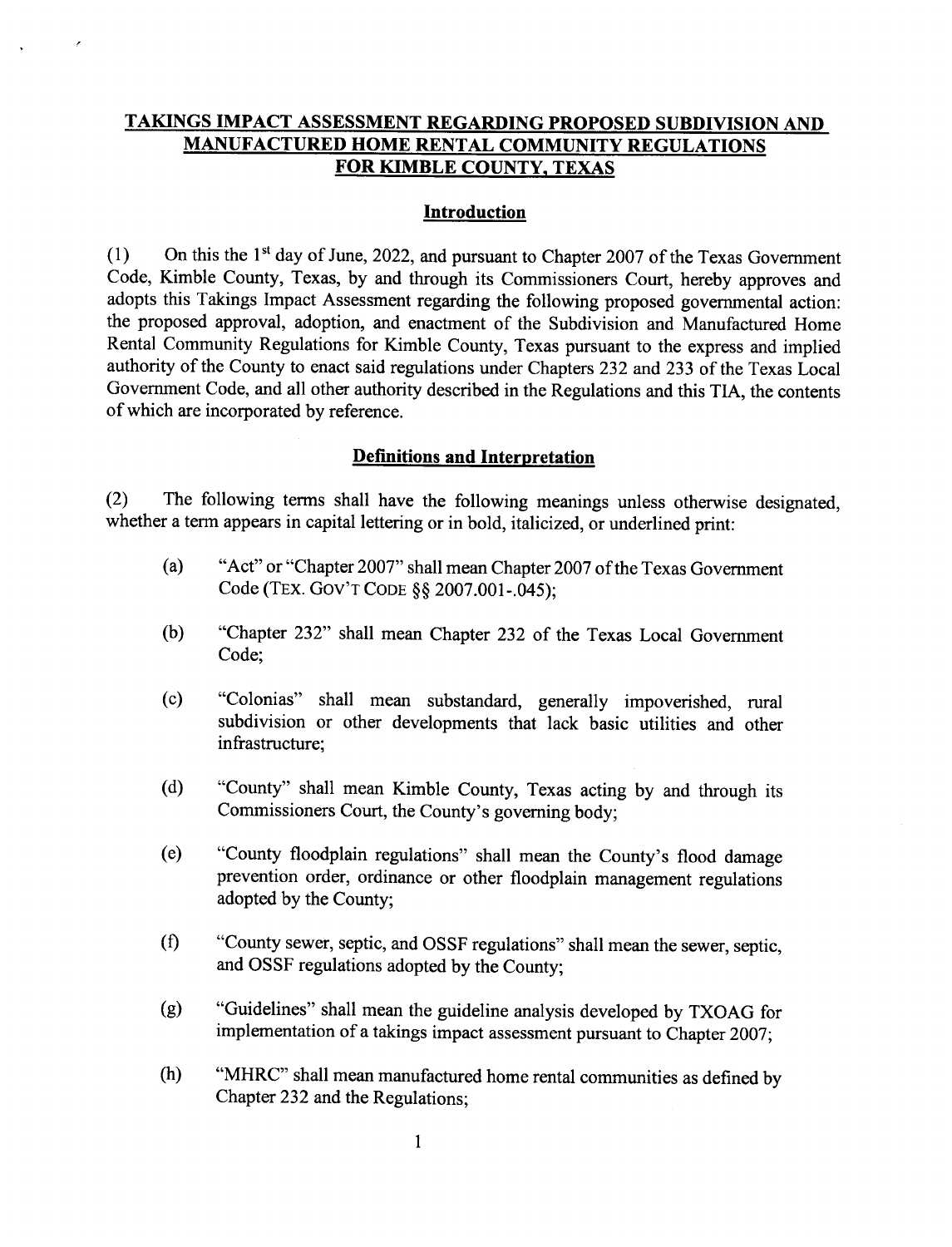- (i) "NFIP" shall mean the National Flood lnsurance Program pursuant to <sup>42</sup> U.S.C. \$\$ 4001 et seq., and 44 C.F.R. Ch. I, Subch. B, Parts 59, 60, and other authority;
- 0) "OSSF" shall mean septic and onsite sewage facilities;
- (k) "Proposed action," "proposed goverrrmental action," "order," or "project" shall mean the County's final approval, adoption, and enactment of the Regulations;
- 0) "Regulations" shall mean the proposed Subdivision and Manufactured Home Rental Community Regulations for Kimble County, Texas, the contents of which are incorporated by reference;
- (m) "State sewer, septic, and OSSF regulations" shall mean the sewer, septic, and OSSF regulations applicable for use in Kimble County pursuant to the Texas statutes, TCEQ regulations, or other administrative agency regulations;
- (n) "Stated Authority" shall mean Chapters 232 and,233 of the Texas Local Government Code, the NFIP and TFCIA, the State sewer, septic, and OSSF regulations, the County floodplain regulations, the County sewer, septic, and OSSF regulations, and all other legal authority or local regulations described in this TIA and the Regulations;
- (o) "TCEQ" shall mean the Texas Commission on Environmental Quality;
- (p) "TFCIA" shall mean the Texas Flood Control and Insurance Act pursuant to Chapter 16, Subchapter I, of the Texas Water Code (TEX. WATER CODE  $$§ 16.311-.324$ :
- (q) "TIA" shall mean a takings impact assessment pursuant to Chapter 2007; and
- G) "TXOAG" shall mean the office of the Texas Attorney General.

(3) Unless otherwise designated, the past, present, or future tense shall each include the other, the masculine, feminine, or neuter gender shall each include the other, and the singular and plurai number shall each include the other where necessary for a correct meaning.

(4) This TIA is approved and adopted pursuant to Chapter 2007 andother authority.

# **TXOAG** Guidelines

(5) According to TXoAG guidelines: (a) a TIA is required to describe the purpose of the proposed govemmental action and whether it may constitute a taking of private real property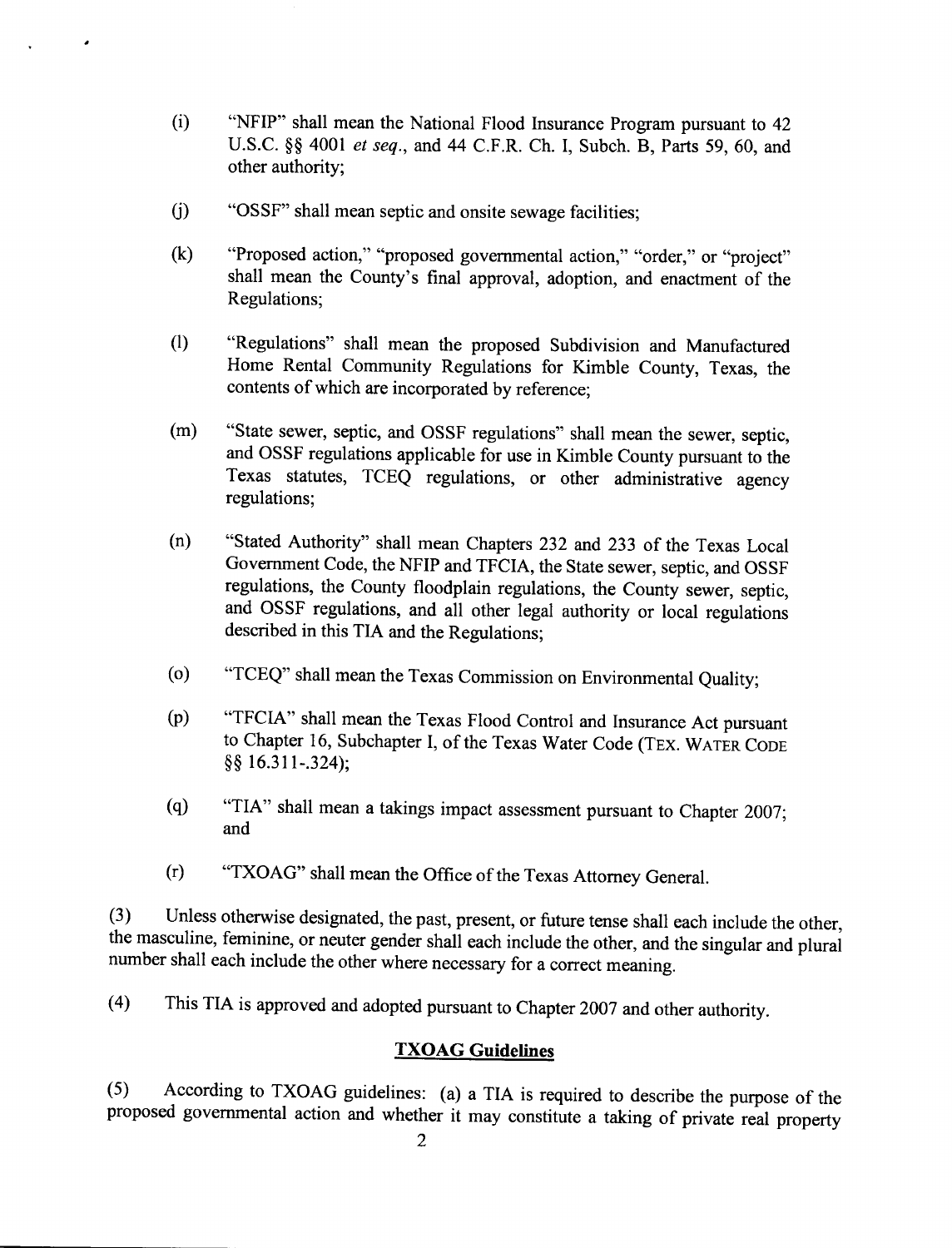rights; and (b) if so, the TIA is required, among other things, to identify any reasonable alternative action that might accomplish the same purpose, and to evaluate such alternative, including whether it would constitute a taking as described by Chapter 2007.

## Notice of Public Meeting to Consider Approval of Regulations

(6) The County gives notice of its intent to consider the approval, adoption, and enactment of the proposed Regulations at the public meeting of the Kimble County Commissioners Court to be conducted on July 12, 2022 at 9:00 a.m. at the County Court Courtroom, Kimble County Courthouse, 501 Main Street, Junction, Texas 76849, said meeting to be predicated by all public notice required by law.

(7) The proposed Regulations are designed, among other things, to govern plats, subdivisions of land, and manufactured home rental communities ("MHRC"), in the unincorporated area of the county in order to: promote the health, safety, morals, and general welfare of the county and the safe, orderly, and healthful development of the unincorporated area of the county; and ensure that adequate plats, plans, design and planning procedure, water, sewer, septic, and OSSF facilities, and utility and transportation infrastructure are provided in the unincorporated area of the county. The proposed Regulations contain standards, requirements, and procedure for subdivision plats and MHRCs in the unincorporated area of the county relating, among other things, to: required compliance with federal law, state law, and County regulations; accomplishment of all public purposes described in the Regulations; definitions, an interpretation guide, establishment of an effective date, compliance with the Texas Open Meetings Act, application of certain legal authority, and other administrative provisions; development, design, and construction regardirg land development in the unincorporated area; subdivision plat procedure and review, including recordation, exceptions or exemptions, variances, revision, vacation, amendment, subdivision regulation in the extraterritorial jurisdiction of an incorporated municipality, and dormant plat procedure; MHRC infrastructure development plan standards, requirements, and procedure, including restrictions on MHRC construction and occupancy unless approved by the County; bond or other financial security; a fee schedule and related procedure; subdivision plat and MHRC infrastructure plan disclosure, signature, and certification; division of land standards; survey, topographical data, lot/block, monumentation, and other required data and disclosures; water, sewer, septic, and OSSF facilities and service, including compliance with minimum state and County standards; engineer, suryeyor, and/or geoscientist review, analysis, and disclosure requirements; utility standards, service, and connection, including compliance with minimum state and County standards and disclosure requirements; floodplain identification, management, and drainage, including drainage descriptions, plans, and disclosure; road/driveway design and construction; road repair obligations; drainage plans and facilities; lot frontages and building and set-back lines; purchase contract disclosure and procedure related to water availability; groundwater sufficiency and disclosure requirements; fire suppression systems and disclosure requirements; lienholder identification and lien subordination; limitaiions and restrictions regarding subdivision plat or MHRC approval by the County; and civil and criminal enforcement remedies and penalties.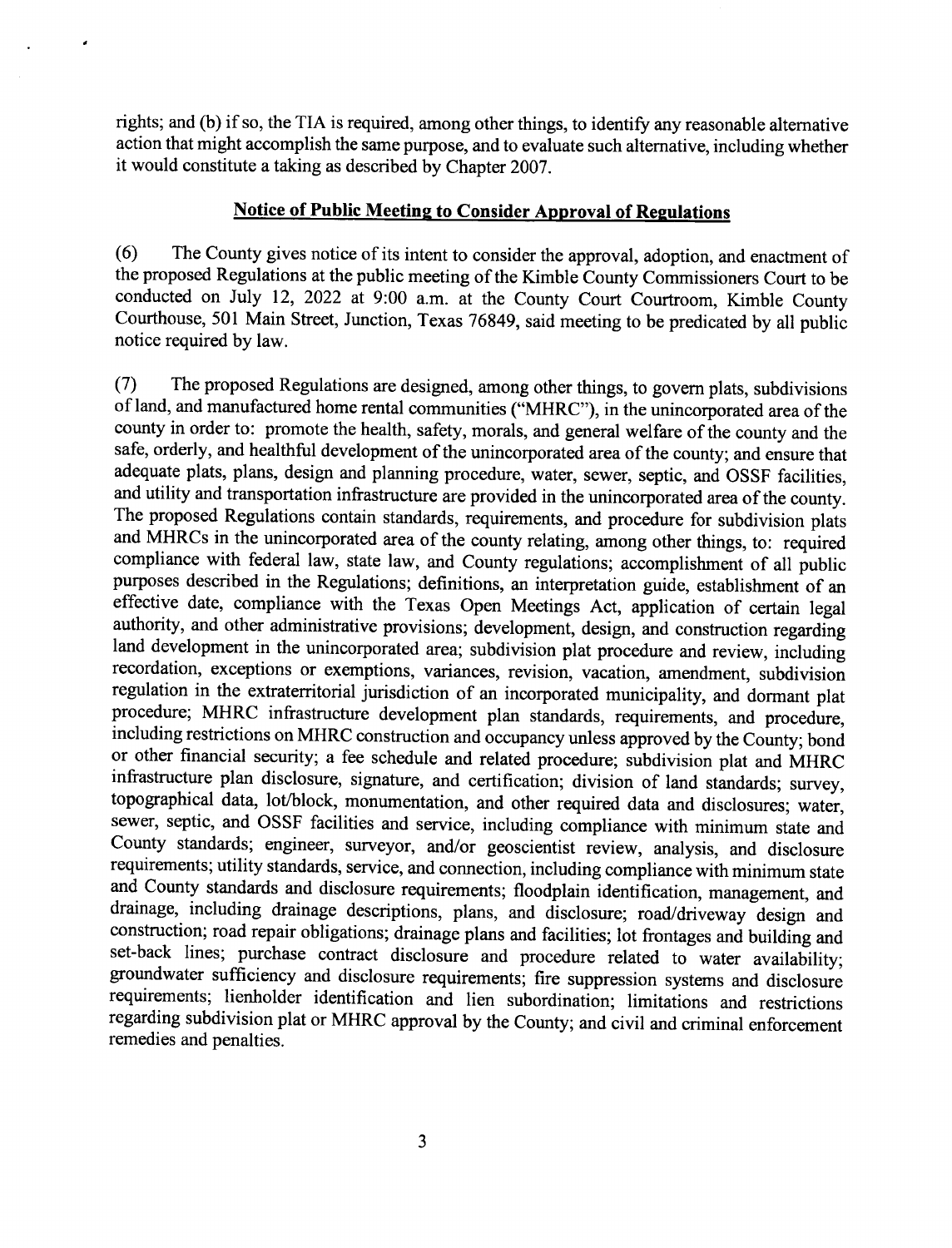## Public Inspection of TIA and Regulations

 $\epsilon$ 

(8) This TIA and the Regulations may be inspected and copied during regular business hours at the office of the Hon. Haydee Torres, County Clerk, Kimble County, Texas, Kimble County Courthouse, 501 Main Street, Junction, Texas 76849, or reviewed and downloaded from the County's internet website at www.co.kimble.tx.us.

## Analvsis

(9) Applying the TXOAG Guidelines, the County makes the following determinations regarding the County's proposed governmental action.

**QUESTION 1:** Is the Governmental Entity undertaking the proposed action a Governmental Entity covered by the Act, i.e., is it a "Covered Governmental Entity?"

ANSWER: Yes. The County is a governmental entity undertaking the proposed action. Therefore, the County is a "Covered Governmental Entity" pursuant to the Act and TXOAG Guidelines.

**QUESTION 2:** Is the proposed action to be undertaken by the Covered Governmental Entity an action covered by the Act, i.e., a "Covered Governmental Action?"

**ANSWER:** No. Pursuant to Chapter 2007 and the Stated Authority, the proposed Regulations are exempt from coverage under or application to the Act. Therefore, the County's proposed action and enactment of the Regulations do not constitute <sup>a</sup> Covered Governmental Action pursuant to the Act or TXOAG Guidelines as hereafter described:

- (a) Items (1) through (8) of this TIA are incorporated by reference.
- (b) Under the Stated Authority, the County, among other things, has obligations in the unincorporated area designated by law as a floodplain to: regulate construction and other development; regulate water safety; prevent waste and subsidence; regulate sewer and on-site sewage/oSSF facilities; protect the rights of owners of interests in groundwater; promote the public health, safety and general welfare; and minimize public and private losses (including death, personal injury, and property damage) due to flood conditions. The Regulations contain provisions to require development compliance with these obligations, including but not limited to: plat and plan disclosure statements and descriptions regarding floodplain locations; compliance with the stated Authority; efficient drainage and management of storm water runoff; coordination of drainage with the general drainage pattern for the area; reasonable specifications for the adequate drainage of roads; and compliance with minimum state and County standards regarding water, sewer, septic, OSSF, and/or utility facilities, connections, and service.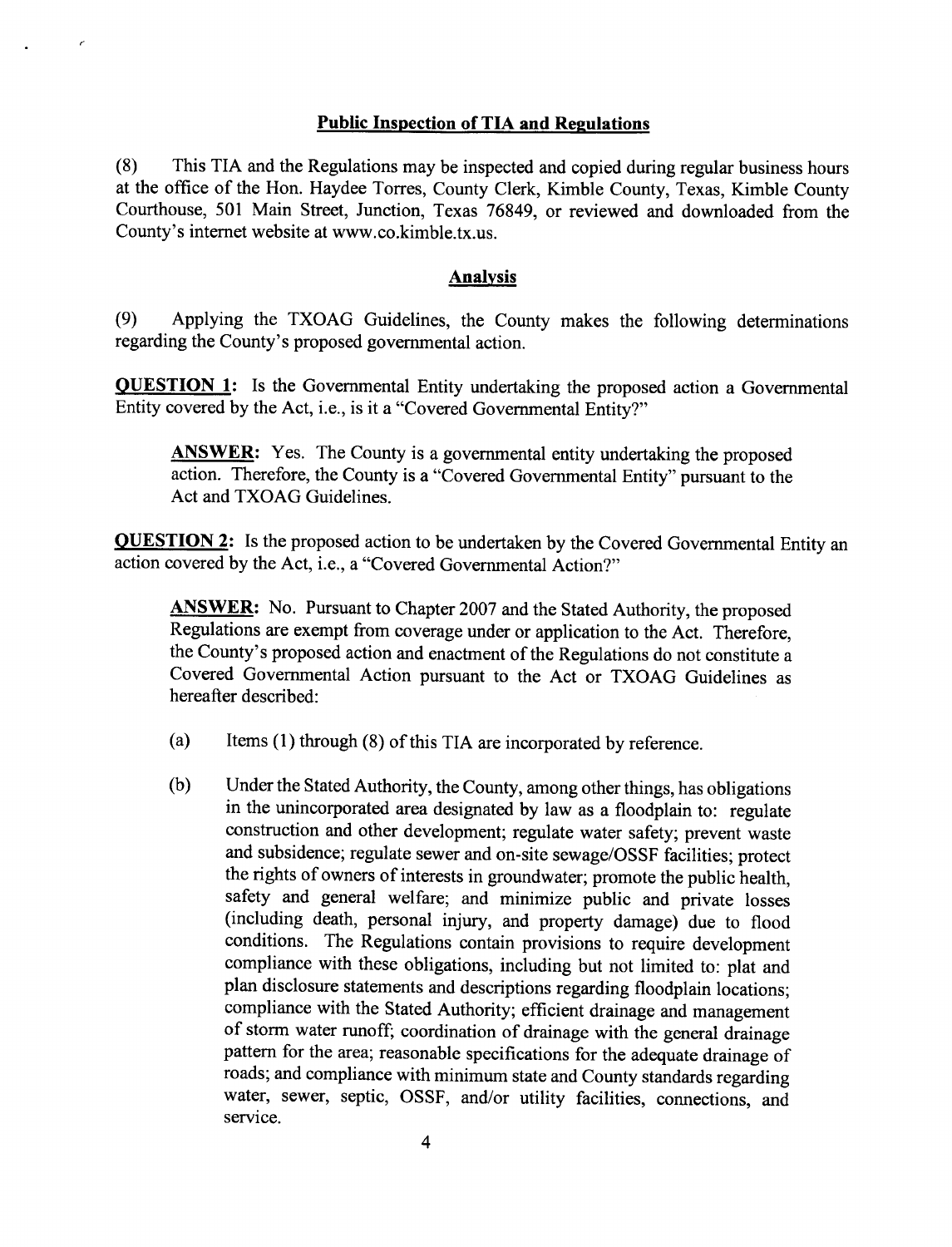- (c) Under the Stated Authority, the County, among other things, has obligations in the unincorporated area to ensure reasonable drainage, including but not limited to: the efficient management of storm water runoff; the coordination of drainage with the general drainage pattem for the area; and compliance with minimum state and County standards regarding water, sewer, septic, OSSF, and/or utility facilities, connections, and service in order to avoid pollution and contamination caused through inadequate drainage. The Regulations contain provisions to require development compliance with these obligations.
- (d) Under the Stated Authority, the County, among other things, has obligations in the unincorporated area to regulate water safety, prevent waste and subsidence, and protect groundwater rights, including but not limited to requiring: purchase contract disclosures to describe the extent to which water will be made available to a subdivision, and if so, how and when it will be made available; plat and plan disclosure statements certifying that adequate groundwater is available; plat and plan disclosure statements certifying compliance with minimum state and County standards regarding proposed water, sewer, septic, and OSSF facilities, connections, and service; and compliance with applicable state and County sewer, septic, ossF, and floodplain regulations. The Regulations contain provisions to require development compliance with these obligations.
- (e) Under the stated Authority, the county, among other things, has obligations in the unincorporated areas to regulate sewer, septic, and oSSF facilities. The Regulations contain provisions to require development compliance with these obligations, including but not limited to: descriptions of the facilities to be constructed or installed; plat and plan disclosure statements certifying compliance with minimum state and County standards; and compliance with the Stated Authority to protect public health, safety, and welfare.
- The approval, adoption, and enactment of the Regulations shall constitute a reasonable, good faith action taken by the County regarding subdivision and MHRC development in the unincorporated area, pursuant to the regulatory powers (express or implied) granted to the county by the Stated Authority to: fulfill mandatory obligations under federal, state, and local law; regulate construction in an area designated under law as a floodplain; regulate water safety, quality, and sufficiency; prevent waste and subsidence; protect rights of owners of interests in groundwater; regulate sewer and on-site sewage/oSSF facilities; prevent a grave and immediate threat to life or property; and provide a response to a real and substantial threat to public health and safety (including the occurrence of colonias or other substandard development), said action being designed to significantly advance the health and safety purpose, and said action not imposing a greater burden than is (f)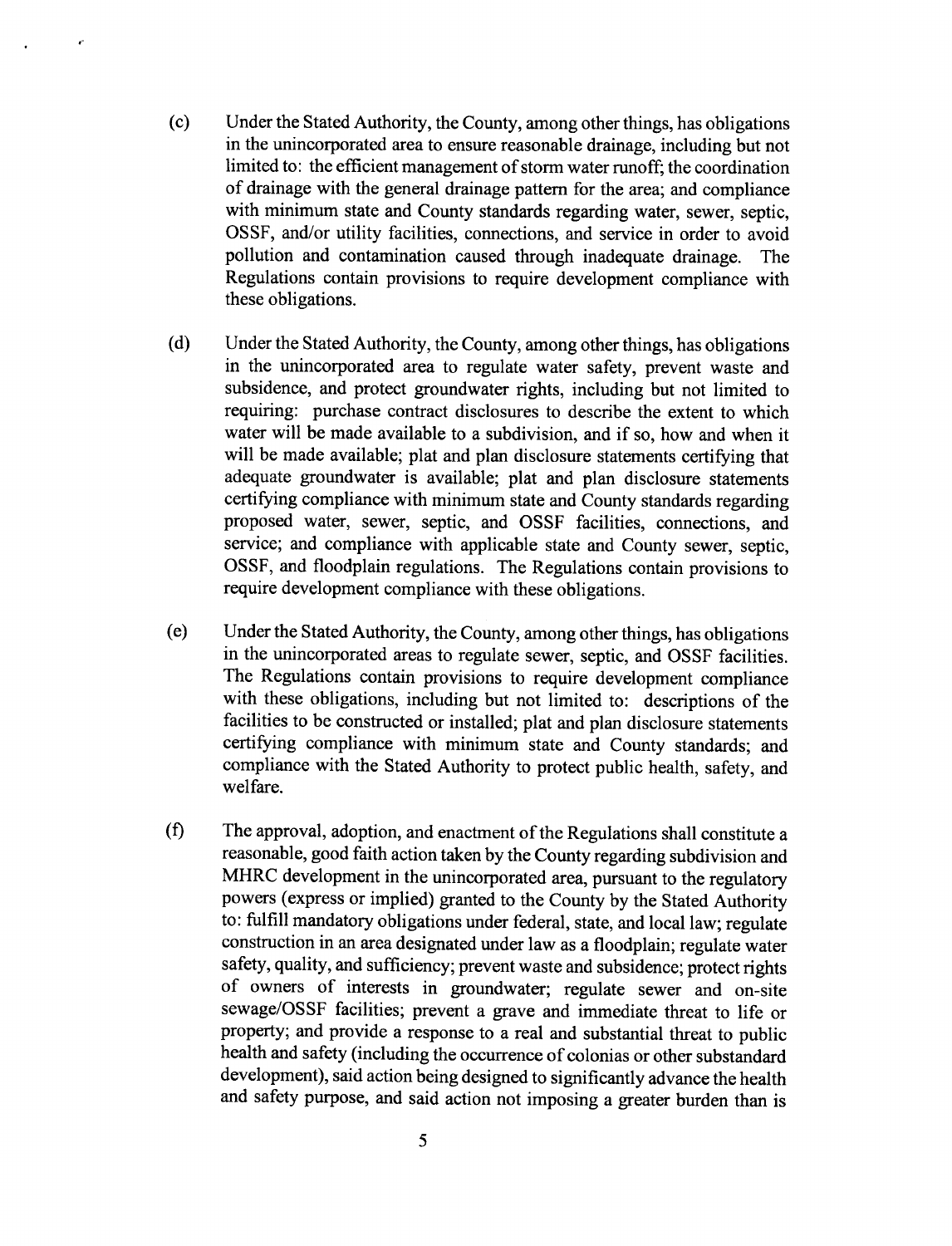necessary to achieve that purpose. Therefore, the Regulations are exempt from coverage under or application to Chapter 2007, pursuant to the exceptions authorized by \$ 2007.003(b) of the Texas Government Code and other authority.

OUESTION 3: Does the Covered Governmental Action result in a burden on "Private Real Property" as that term is defined in the Act?

ANSWER: No. Pursuant to Chapter 2007 and the Stated Authority, the County has determined the following:

- (a) The Answer to QUESTION 2 above is incorporated by reference. Pursuant to Chapter 2007 and the Stated Authority, the proposed Regulations and project are exempt from coverage under or application to the Act. Therefore, the County's proposed action and enactment of the Regulations do not constitute a Covered Governmental Action pursuant to the Act or TXOAG Guidelines.
- (b) Pursuant to the Stated Authority, the public purposes of the Regulations include, among other things, the following matters: the Regulations shall govern plats, subdivisions of land, and manufactured home rental communities within the unincorporated area in order to promote the health, safety, morals, and general welfare, and the safe, orderly, and healthful development of the unincorporated area; and the Regulations shall ensure that adequate plats, plans, design and planning procedures, water, sewer, septic, and oSSF facilities, connections, and service (and related utility and transportation infrastructure) are provided in the unincorporated area to prevent colonias or other substandard development. The proposed enactment of the Regulations is authorized pursuant to the Stated Authority and shall accomplish or substantially achieve all public purposes described in this TIA and the Regulations.
- The Regulations require subdivision and MHRC development in the unincorporated area to occur in compliance with the Stated Authority. Given the requirements of the Stated Authority, no (or alternativeiy minimal) new burdens or restrictions will be imposed or created by the Regulations with respect to any private real property. A critical need exists in Kimble county, Texas for the enactment of the Regulations, in the public interest, because unrestricted development in the unincorporated area will be detrimental to (i) the conservation, preservation, and protection of groundwater and surface water resources, and (ii) the public health, safety, the installation or development of colonias or other substandard development. (c)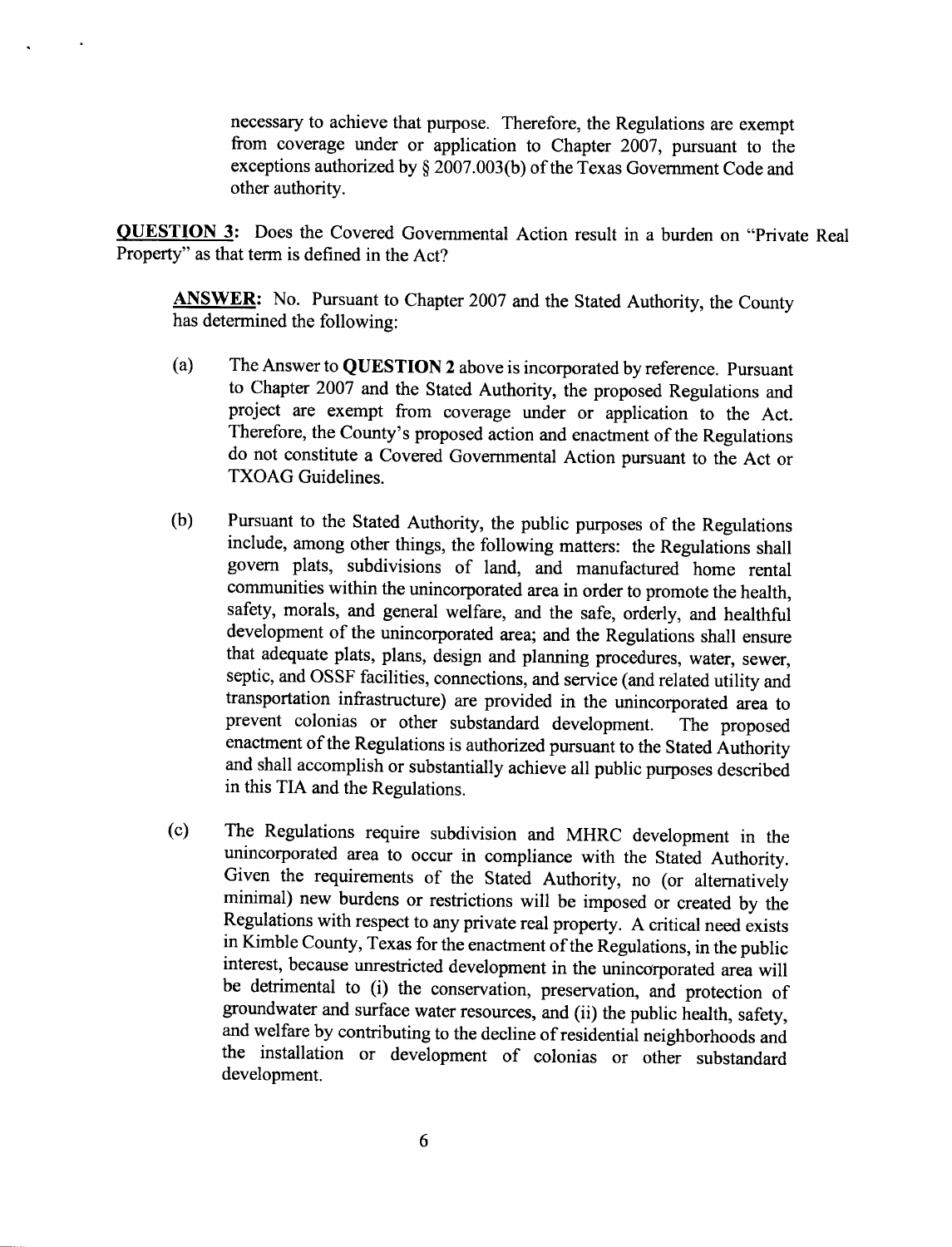- (d) Existing subdivisions and MHRCs which may be affected by the enactment of the Regulations may continue to operate, provided they are not enlarged or expanded.
- (e) The enactment of the Regulations will not: result or require a physical taking of private real property; deprive an owner of affected real property of all economically viable uses of the property; reduce market value of the real property, or have a significant impact on the owner's economic interest; or deny the owner a fundamental right of ownership, including rights of title, possession, enjoyment, exclusion of unwanted persons from the property, and the conveyance or transfer of property interests. Should the Regulations be enacted: no new public interests are purported to be created, established, or transferred to the County; no (or altematively minimal) new burdens or restrictions will be imposed or created by the Regulations with respect to any private real property; the Regulations will not require <sup>a</sup> private real property owner to dedicate property to the public, except as may be required regarding utility easements for utility service, if said service is planned for the property by the owner.
- (0 As potential alternative actions, the County could modifo the Regulations to: reduce or diminish mandatory developer or owner compliance with the minimum development standards and requirements described in the answers to QUESTIONS 2 and 3 herein; and/or request developers or owners of real property to self-regulate their development sites in the public interest by consent, and in the form, manner, and scope described in the Regulations. These potential alternative actions, however, are not viable<br>because: the proposed Regulations are authorized for enactment and the proposed Regulations are authorized for enactment and enforcement by the County pursuant to the Stated Authority; the alternative actions would not adequately promote and protect the public health, safety, morals, and general welfare, and the safe, orderly, and healthful development, of the unincorporated area by requiring the provision of adequate plats, plans, design and planning procedures, water, sewer, septic, and OSSF facilities, connections, and service (including compliance with minimum state and County standards) in the said area, given the present risk for colonias or other substandard development in Kimble County, Texas due to increased private land development opportunities in this Hill Country region of Texas for the sale of lots to the public for residential or recreational purposes; and the proposed Regulations shall accomplish or substantially achieve all public purposes described in this TIA and said Regulations. No viable alternative action exists which can accomplish the same development safeguards and other public purposes described in this TIA and the Regulations.
- (g) No taking of private real property or rights in private real property, as defined by the Chapter 2007, will occur as a result of the County's proposed